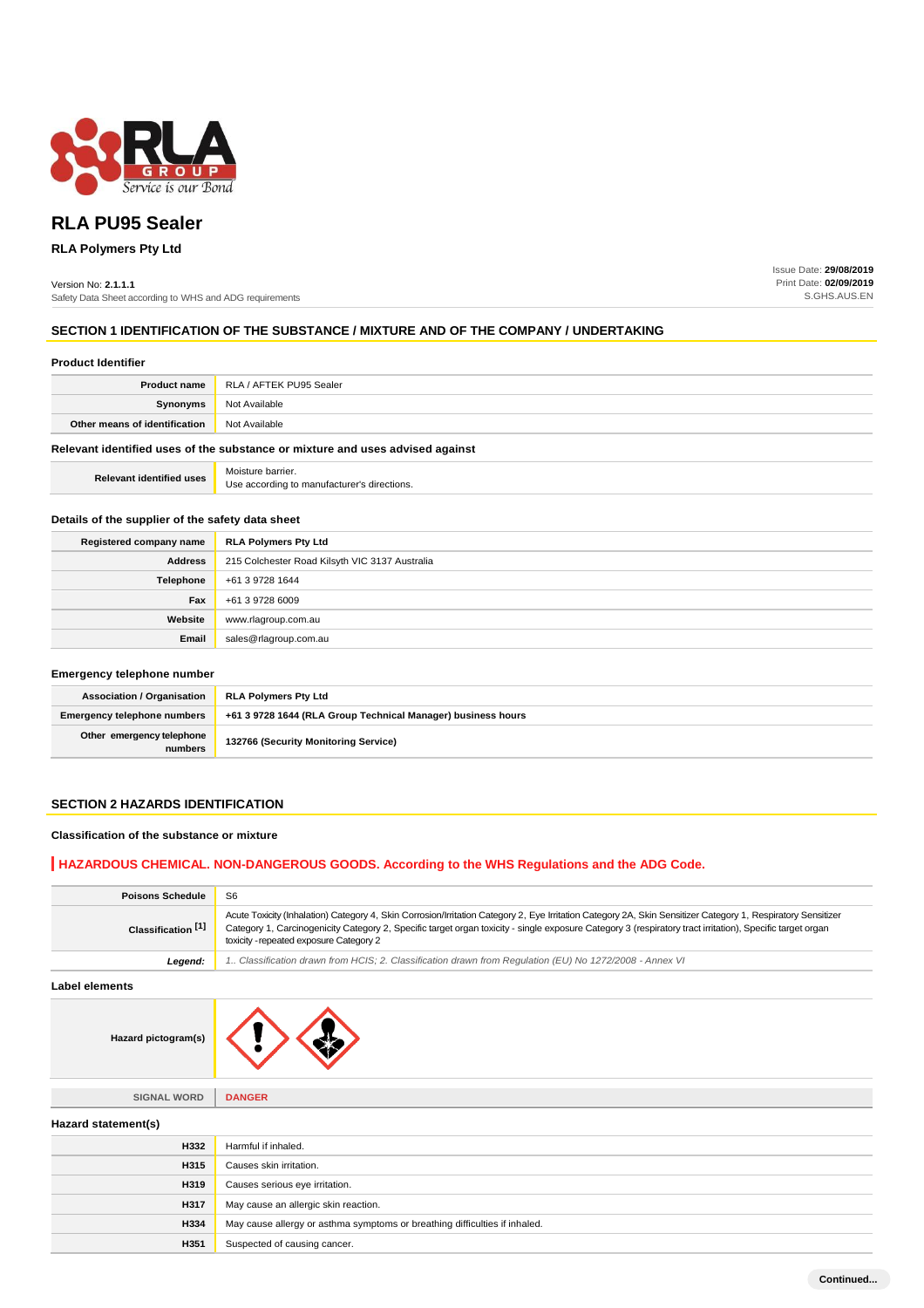## **RLA PU95 Sealer**

| H335                                         | May cause respiratory irritation.                                          |  |
|----------------------------------------------|----------------------------------------------------------------------------|--|
| <b>H373</b>                                  | May cause damage to organs through prolonged or repeated exposure.         |  |
| <b>Precautionary statement(s) Prevention</b> |                                                                            |  |
| P <sub>201</sub>                             | Obtain special instructions before use.                                    |  |
| P260                                         | Do not breathe dust/fume/gas/mist/vapours/spray.                           |  |
| P <sub>271</sub>                             | Use only outdoors or in a well-ventilated area.                            |  |
| P280                                         | Wear protective gloves/protective clothing/eye protection/face protection. |  |

## **Precautionary statement(s) Response**

| P304+P340 | IF INHALED: Remove victim to fresh air and keep at rest in a position comfortable for breathing. |  |
|-----------|--------------------------------------------------------------------------------------------------|--|
| P308+P313 | IF exposed or concerned: Get medical advice/attention.                                           |  |
| P321      | Specific treatment (see advice on this label).                                                   |  |
| P342+P311 | If experiencing respiratory symptoms: Call a POISON CENTER or doctor/physician.                  |  |

#### **Precautionary statement(s) Storage**

| <b>P405</b> |                                                                  |
|-------------|------------------------------------------------------------------|
| P403+P233   | Store in a well-ventilated place. Keep container tightly closed. |

#### **Precautionary statement(s) Disposal**

**P501** Dispose of contents/container in accordance with local regulations.

## **SECTION 3 COMPOSITION / INFORMATION ON INGREDIENTS**

#### **Substances**

See section below for composition of Mixtures

## **Mixtures**

| <b>CAS No</b> | %[weight] | Name                                       |
|---------------|-----------|--------------------------------------------|
| 101-68-8      | $30 - 60$ | 4,4'-diphenylmethane diisocyanate (MDI)    |
| 9016-87-9     | 30-60     | polymeric diphenylmethane diisocyanate     |
| Not Available | balance   | Ingredients determined not to be hazardous |

## **SECTION 4 FIRST AID MEASURES**

#### **Description of first aid measures**

| <b>Eye Contact</b>  | If this product comes in contact with the eyes:<br>Wash out immediately with fresh running water.<br>Ensure complete irrigation of the eye by keeping eyelids apart and away from eye and moving the eyelids by occasionally lifting the upper and lower lids.<br>Seek medical attention without delay; if pain persists or recurs seek medical attention.<br>Removal of contact lenses after an eye injury should only be undertaken by skilled personnel.                                                                                                                                                                                                                                                                                                                                                                            |
|---------------------|----------------------------------------------------------------------------------------------------------------------------------------------------------------------------------------------------------------------------------------------------------------------------------------------------------------------------------------------------------------------------------------------------------------------------------------------------------------------------------------------------------------------------------------------------------------------------------------------------------------------------------------------------------------------------------------------------------------------------------------------------------------------------------------------------------------------------------------|
| <b>Skin Contact</b> | If skin or hair contact occurs:<br>Immediately flush body and clothes with large amounts of water, using safety shower if available.<br>Quickly remove all contaminated clothing, including footwear.<br>Wash skin and hair with running water. Continue flushing with water until advised to stop by the Poisons Information Centre.<br>Transport to hospital, or doctor.                                                                                                                                                                                                                                                                                                                                                                                                                                                             |
| <b>Inhalation</b>   | If fumes or combustion products are inhaled remove from contaminated area.<br>Lay patient down. Keep warm and rested.<br>Prostheses such as false teeth, which may block airway, should be removed, where possible, prior to initiating first aid procedures.<br>Apply artificial respiration if not breathing, preferably with a demand valve resuscitator, bag-valve mask device, or pocket mask as trained. Perform CPR if<br>necessary.<br>Transport to hospital, or doctor, without delay.<br>Following uptake by inhalation, move person to an area free from risk of further exposure. Oxygen or artificial respiration should be administered as needed.<br>Asthmatic-type symptoms may develop and may be immediate or delayed up to several hours. Treatment is essentially symptomatic. A physician should be<br>consulted. |
| Ingestion           | If swallowed do NOT induce vomiting.<br>If vomiting occurs, lean patient forward or place on left side (head-down position, if possible) to maintain open airway and prevent aspiration.<br>Observe the patient carefully.<br>Never give liquid to a person showing signs of being sleepy or with reduced awareness; i.e. becoming unconscious.<br>Give water to rinse out mouth, then provide liquid slowly and as much as casualty can comfortably drink.<br>Seek medical advice.                                                                                                                                                                                                                                                                                                                                                    |

## **Indication of any immediate medical attention and special treatment needed**

For sub-chronic and chronic exposures to isocyanates:

- This material may be a potent pulmonary sensitiser which causes bronchospasm even in patients without prior airway hyperreactivity.
- Clinical symptoms of exposure involve mucosal irritation of respiratory and gastrointestinal tracts.
- Conjunctival irritation, skin inflammation (erythema, pain vesiculation) and gastrointestinal disturbances occur soon after exposure.
- Pulmonary symptoms include cough, burning, substernal pain and dyspnoea.
- Some cross-sensitivity occurs between different isocyanates.  $\mathbf{r}$
- Noncardiogenic pulmonary oedema and bronchospasm are the most serious consequences of exposure. Markedly symptomatic patients should receive oxygen, ventilatory support and an intravenous line.
- Treatment for asthma includes inhaled sympathomimetics (epinephrine [adrenalin], terbutaline) and steroids.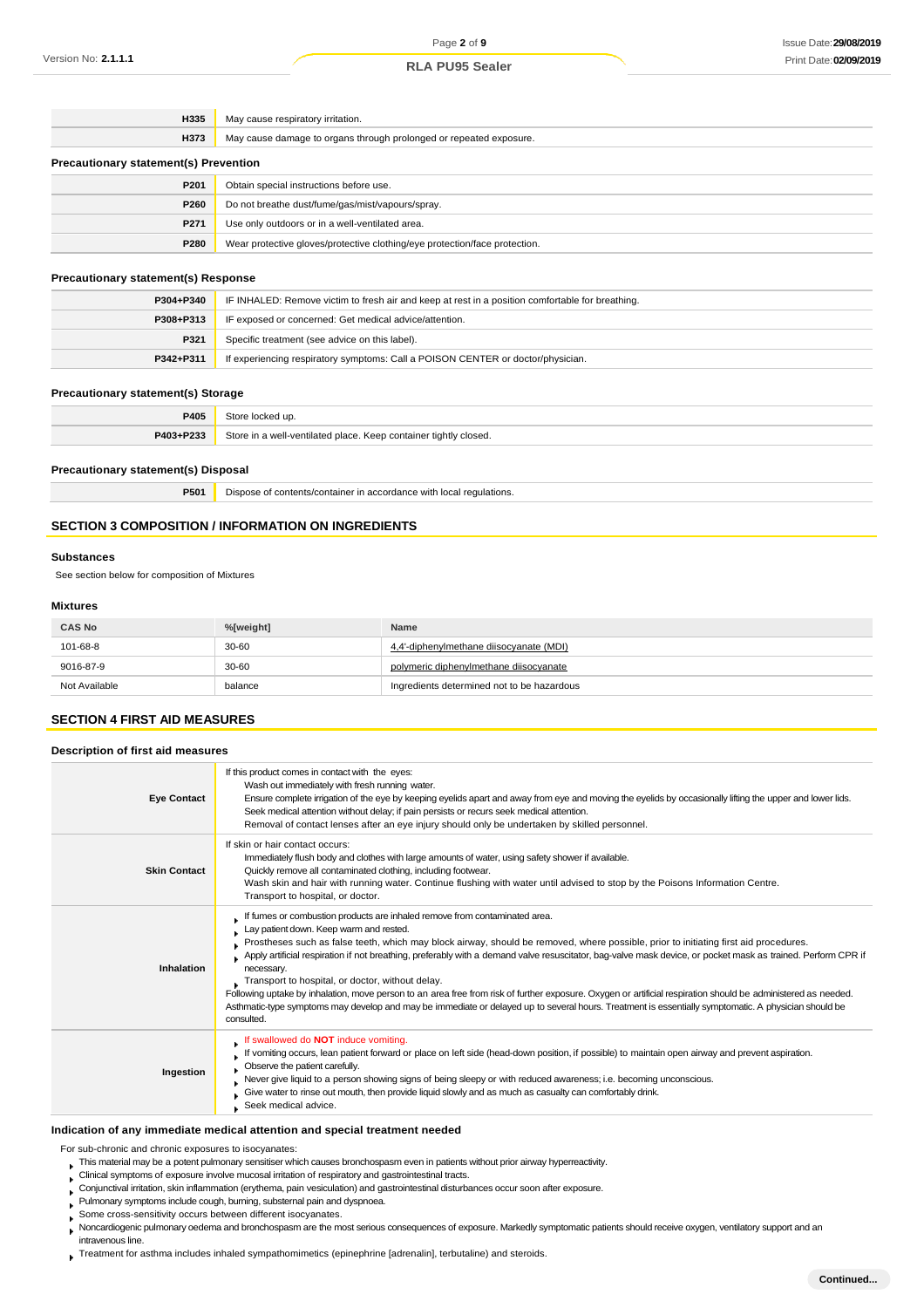- Activated charcoal (1 g/kg) and a cathartic (sorbitol, magnesium citrate) may be useful for ingestion.
- **Mydriatics, systemic analgesics and topical antibiotics (Sulamyd) may be used for corneal abrasions.**
- **F** There is no effective therapy for sensitised workers. [Ellenhorn and Barceloux; Medical Toxicology]

NOTE: Isocyanates cause airway restriction in naive individuals with the degree of response dependant on the concentration and duration of exposure. They induce smooth muscle contraction which leads to bronchoconstrictive episodes. Acute changes in lung function, such as decreased FEV1, may not represent sensitivity.

[Karol & Jin, Frontiers in Molecular Toxicology, pp 56-61, 1992]

Personnel who work with isocyanates, isocyanate prepolymers or polyisocyanates should have a pre-placement medical examination and periodic examinations thereafter, including a pulmonary function test. Anyone with a medical history of chronic respiratory disease, asthmatic or bronchial attacks, indications of allergic responses, recurrent eczema or sensitisation conditions of the skin should not handle or work with isocyanates. Anyone who develops chronic respiratory distress when working with isocyanates should be removed from exposure and examined by a physician. Further exposure must be avoided if a sensitivity to isocyanates or polyisocyanates has developed.

## **SECTION 5 FIREFIGHTING MEASURES**

## **Extinguishing media**

- Small quantities of water in contact with hot liquid may react violently with generation of a large volume of rapidly expanding hot sticky semi-solid foam.
- Presents additional hazard when fire fighting in a confined space.
- Cooling with flooding quantities of water reduces this risk.
- Water spray or fog may cause frothing and should be used in large quantities.
- Foam.
- Dry chemical powder.
- BCF (where regulations permit).
- Carbon dioxide.

#### **Special hazards arising from the substrate or mixture**

| <b>Fire Incompatibility</b>    | Avoid contamination with oxidising agents i.e. nitrates, oxidising acids, chlorine bleaches, pool chlorine etc. as ignition may result                                                                                                                                                                                                                                                                                                                                                                                                                                                                                                                                                                                                                                                             |  |  |
|--------------------------------|----------------------------------------------------------------------------------------------------------------------------------------------------------------------------------------------------------------------------------------------------------------------------------------------------------------------------------------------------------------------------------------------------------------------------------------------------------------------------------------------------------------------------------------------------------------------------------------------------------------------------------------------------------------------------------------------------------------------------------------------------------------------------------------------------|--|--|
| <b>Advice for firefighters</b> |                                                                                                                                                                                                                                                                                                                                                                                                                                                                                                                                                                                                                                                                                                                                                                                                    |  |  |
| <b>Fire Fighting</b>           | Alert Fire Brigade and tell them location and nature of hazard.<br>Wear full body protective clothing with breathing apparatus.<br>Prevent, by any means available, spillage from entering drains or water course.<br>Use water delivered as a fine spray to control fire and cool adjacent area.                                                                                                                                                                                                                                                                                                                                                                                                                                                                                                  |  |  |
| <b>Fire/Explosion Hazard</b>   | -Combustible.<br>-Moderate fire hazard when exposed to heat or flame.<br>-When heated to high temperatures decomposes rapidly generating vapour which pressures and may then rupture containers with release of flammable and<br>highly toxic isocyanate vapour.<br>-Burns with acrid black smoke and poisonous fumes.<br>Combustion products include:<br>carbon dioxide (CO2)<br>isocyanates<br>and minor amounts of<br>hydrogen cyanide<br>nitrogen oxides (NOx)<br>other pyrolysis products typical of burning organic material.<br>May emit corrosive fumes.<br>When heated at high temperatures many isocyanates decompose rapidly generating a vapour which pressurises containers, possibly to the point of rupture.<br>Release of toxic and/or flammable isocyanate vapours may then occur |  |  |
| <b>HAZCHEM</b>                 | Not Applicable                                                                                                                                                                                                                                                                                                                                                                                                                                                                                                                                                                                                                                                                                                                                                                                     |  |  |

#### **SECTION 6 ACCIDENTAL RELEASE MEASURES**

#### **Personal precautions, protective equipment and emergency procedures**

See section 8

#### **Environmental precautions**

See section 12

#### **Methods and material for containment and cleaning up**

| <b>Minor Spills</b> | Remove all ignition sources.<br>Clean up all spills immediately.<br>Avoid breathing vapours and contact with skin and eyes.<br>Control personal contact with the substance, by using protective equipment.                                                                                                                                                                                                                                                                                                                                                                                                                                                                                                                                                                                                                                                                                                                                                                                                                                                                                                                                                                                                                       |
|---------------------|----------------------------------------------------------------------------------------------------------------------------------------------------------------------------------------------------------------------------------------------------------------------------------------------------------------------------------------------------------------------------------------------------------------------------------------------------------------------------------------------------------------------------------------------------------------------------------------------------------------------------------------------------------------------------------------------------------------------------------------------------------------------------------------------------------------------------------------------------------------------------------------------------------------------------------------------------------------------------------------------------------------------------------------------------------------------------------------------------------------------------------------------------------------------------------------------------------------------------------|
| <b>Major Spills</b> | Liquid Isocyanates and high isocyanate vapour concentrations will penetrate seals on self contained breathing apparatus - SCBA should be used inside<br>encapsulating suit where this exposure may occur.<br>For isocyanate spills of less than 40 litres (2 m2):<br>Evacuate area from everybody not dealing with the emergency, keep them upwind and prevent further access, remove ignition sources and, if inside<br>building, ventilate area as well as possible.<br>Notify supervision and others as necessary.<br>. Put on personal protective equipment (suitable respiratory protection, face and eye protection, protective suit, gloves and impermeable boots).<br>Control source of leakage (where applicable).<br>Avoid contamination with water, alkalies and detergent solutions.<br>Material reacts with water and generates gas, pressurises containers with even drum rupture resulting.<br>DO NOT reseal container if contamination is suspected.<br>Open all containers with care.<br>DO NOT touch the spill material<br>Moderate hazard.<br>Clear area of personnel and move upwind.<br>Alert Fire Brigade and tell them location and nature of hazard.<br>Wear breathing apparatus plus protective gloves. |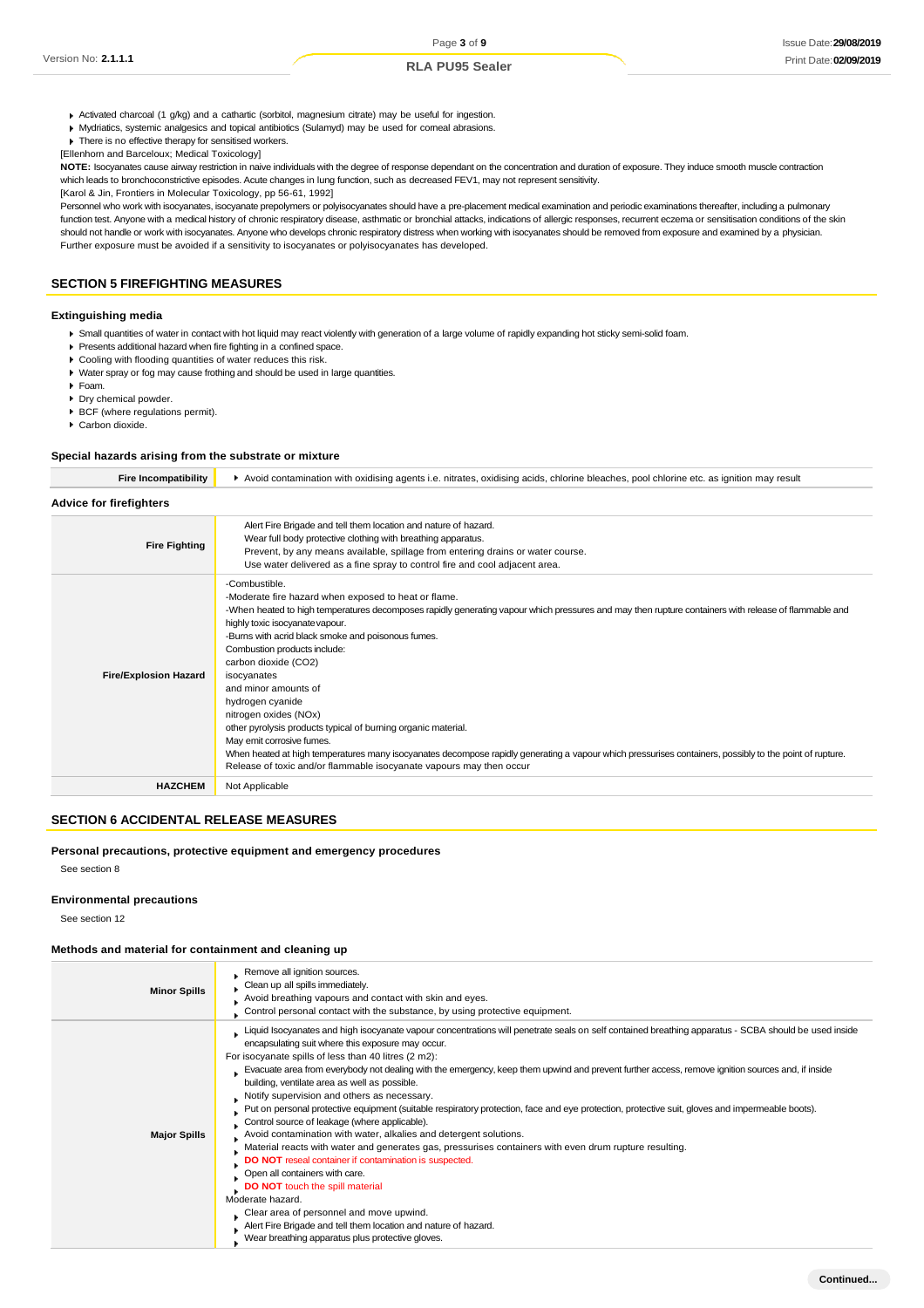Personal Protective Equipment advice is contained in Section 8 of the SDS.

## **SECTION 7 HANDLING AND STORAGE**

| Precautions for safe handling |                                                                                                                                                                                                                                                                                                                                                                                                                                                                                                                                                                                                                                         |
|-------------------------------|-----------------------------------------------------------------------------------------------------------------------------------------------------------------------------------------------------------------------------------------------------------------------------------------------------------------------------------------------------------------------------------------------------------------------------------------------------------------------------------------------------------------------------------------------------------------------------------------------------------------------------------------|
| Safe handling                 | <b>DO NOT</b> allow clothing wet with material to stay in contact with skin<br>Avoid all personal contact, including inhalation.<br>Wear protective clothing when risk of exposure occurs.<br>Use in a well-ventilated area.<br>Prevent concentration in hollows and sumps.                                                                                                                                                                                                                                                                                                                                                             |
| Other information             | for commercial quantities of isocyanates:<br>Isocyanates should be stored in adequately bunded areas. Nothing else should be kept within the same bunding. Pre-polymers need not be segregated.<br>Drums of isocyanates should be stored under cover, out of direct sunlight, protected from rain, protected from physical damage and well away from<br>moisture, acids and alkalis.<br>Rotate all stock to prevent ageing. Use on FIFO (First In-First Out) basis<br>Store in original containers.<br>Keep containers securely sealed.<br>No smoking, naked lights or ignition sources.<br>Store in a cool, dry, well-ventilated area. |

## **Conditions for safe storage, including any incompatibilities**

| Suitable container      | Metal can or drum<br>Packaging as recommended by manufacturer.<br>Check all containers are clearly labelled and free from leaks.                                                                                                                                                                                                                                                                                                                                                                                                                                                                                                                                                                                                                                                                                                                                                                                                                                                                                                                                                                                                                                                                                                                                                                                                                                                                                                                                                                                                                                             |
|-------------------------|------------------------------------------------------------------------------------------------------------------------------------------------------------------------------------------------------------------------------------------------------------------------------------------------------------------------------------------------------------------------------------------------------------------------------------------------------------------------------------------------------------------------------------------------------------------------------------------------------------------------------------------------------------------------------------------------------------------------------------------------------------------------------------------------------------------------------------------------------------------------------------------------------------------------------------------------------------------------------------------------------------------------------------------------------------------------------------------------------------------------------------------------------------------------------------------------------------------------------------------------------------------------------------------------------------------------------------------------------------------------------------------------------------------------------------------------------------------------------------------------------------------------------------------------------------------------------|
| Storage incompatibility | Avoid cross contamination between the two liquid parts of product (kit).<br>If two part products are mixed or allowed to mix in proportions other than manufacturer's recommendation, polymerisation with gelation and evolution of<br>heat (exotherm) may occur.<br>This excess heat may generate toxic vapour<br>- Avoid reaction with water, alcohols and detergent solutions. Isocyanates are electrophiles, and as such they are reactive toward a variety of nucleophiles<br>including alcohols, amines, and even water. Upon treatment with an alcohol, an isocyanate forms a urethane linkage. If a di-isocyanate is treated with a<br>compound containing two or more hydroxyl groups, such as a diol or a polyol, polymer chains are formed, which are known as polyurethanes.<br>A range of exothermic decomposition energies for isocyanates is given as 20-30 kJ/mol.<br>The relationship between energy of decomposition and processing hazards has been the subject of discussion; it is suggested that values of energy<br>released per unit of mass, rather than on a molar basis (J/g) be used in the assessment.<br>For example, in "open vessel processes" (with man-hole size openings, in an industrial setting), substances with exothermic decomposition energies<br>below 500 J/g are unlikely to present a danger, whilst those in "closed vessel processes" (opening is a safety valve or bursting disk) present some<br>danger where the decomposition energy exceeds 150 J/g.<br>BRETHERICK: Handbook of Reactive Chemical Hazards, 4th Edition |

## **SECTION 8 EXPOSURE CONTROLS / PERSONAL PROTECTION**

## **Control parameters**

#### **OCCUPATIONAL EXPOSURE LIMITS (OEL)**

| <b>INGREDIENT DATA</b>       |                                            |                                         |                       |                       |                  |                         |
|------------------------------|--------------------------------------------|-----------------------------------------|-----------------------|-----------------------|------------------|-------------------------|
| Source                       | Ingredient                                 | <b>Material name</b>                    | <b>TWA</b>            | <b>STEL</b>           | Peak             | <b>Notes</b>            |
| Australia Exposure Standards | 4,4'-diphenylmethane diisocyanate<br>(MDI) | Methylene bisphenyl isocyanate<br>(MDI) | Not<br>Available      | Not<br>Available      | Not<br>Available | See Isocyanates,<br>all |
| Australia Exposure Standards | polymeric diphenylmethane<br>diisocyanate  | Isocyanates, all (as-NCO)               | $0.02 \text{ mg/m}$ 3 | $0.07 \text{ mg/m}$ 3 | Not<br>Available | Not Available           |

**EMERGENCY LIMITS Ingredient Material name TEEL-1 TEEL-2 TEEL-3** 4,4'-diphenylmethane diisocyanate 4,4-diphenylmethane diisocyanate Methylene diphenyl diisocyanate; (Diphenylmethane diisocyanate; MDI) 0.45 mg/m3 Not Available Not Available Not Available 4,4'-diphenylmethane diisocyanate Methylenebis(isocyanato-benzene), 1,1'-; (Diphenyl methane diisocyanate) 29 mg/m3 40 mg/m3 240 mg/m3 240 mg/m3 polymeric diphenylmethane<br>diisocyanate Polymethylene polyphenyl isocyanate; (Polymeric diphenylmethane diisocyanate) 0.15 mg/m3 3.6 mg/m3 22 mg/m3 **Ingredient Original IDLH Revised IDLH** 4,4'-diphenylmethane diisocyanate (MDI) 75 mg/m3 Not Available polymeric diphenylmethane<br>diisocyanate diisocyanate Not Available Not Available Not Available Not Available Not Available

## **Exposure controls**

| Appropriate engineering<br>controls | All processes in which isocyanates are used should be enclosed wherever possible.<br>Total enclosure, accompanied by good general ventilation, should be used to keep atmospheric concentrations below the relevant exposure standards.<br>► If total enclosure of the process is not feasible, local exhaust ventilation may be necessary. Local exhaust ventilation is essential where lower molecular<br>weight isocyanates (such as TDI or HDI) is used or where isocyanate or polyurethane is sprayed.<br>Engineering controls are used to remove a hazard or place a barrier between the worker and the hazard. Well-designed engineering controls can be<br>highly effective in protecting workers and will typically be independent of worker interactions to provide this high level of protection.<br>The basic types of engineering controls are:<br>Process controls which involve changing the way a job activity or process is done to reduce the risk.<br>Enclosure and/or isolation of emission source which keeps a selected hazard "physically" away from the worker and ventilation that strategically "adds" and<br>"removes" air in the work environment. |
|-------------------------------------|--------------------------------------------------------------------------------------------------------------------------------------------------------------------------------------------------------------------------------------------------------------------------------------------------------------------------------------------------------------------------------------------------------------------------------------------------------------------------------------------------------------------------------------------------------------------------------------------------------------------------------------------------------------------------------------------------------------------------------------------------------------------------------------------------------------------------------------------------------------------------------------------------------------------------------------------------------------------------------------------------------------------------------------------------------------------------------------------------------------------------------------------------------------------------------|
|                                     |                                                                                                                                                                                                                                                                                                                                                                                                                                                                                                                                                                                                                                                                                                                                                                                                                                                                                                                                                                                                                                                                                                                                                                                |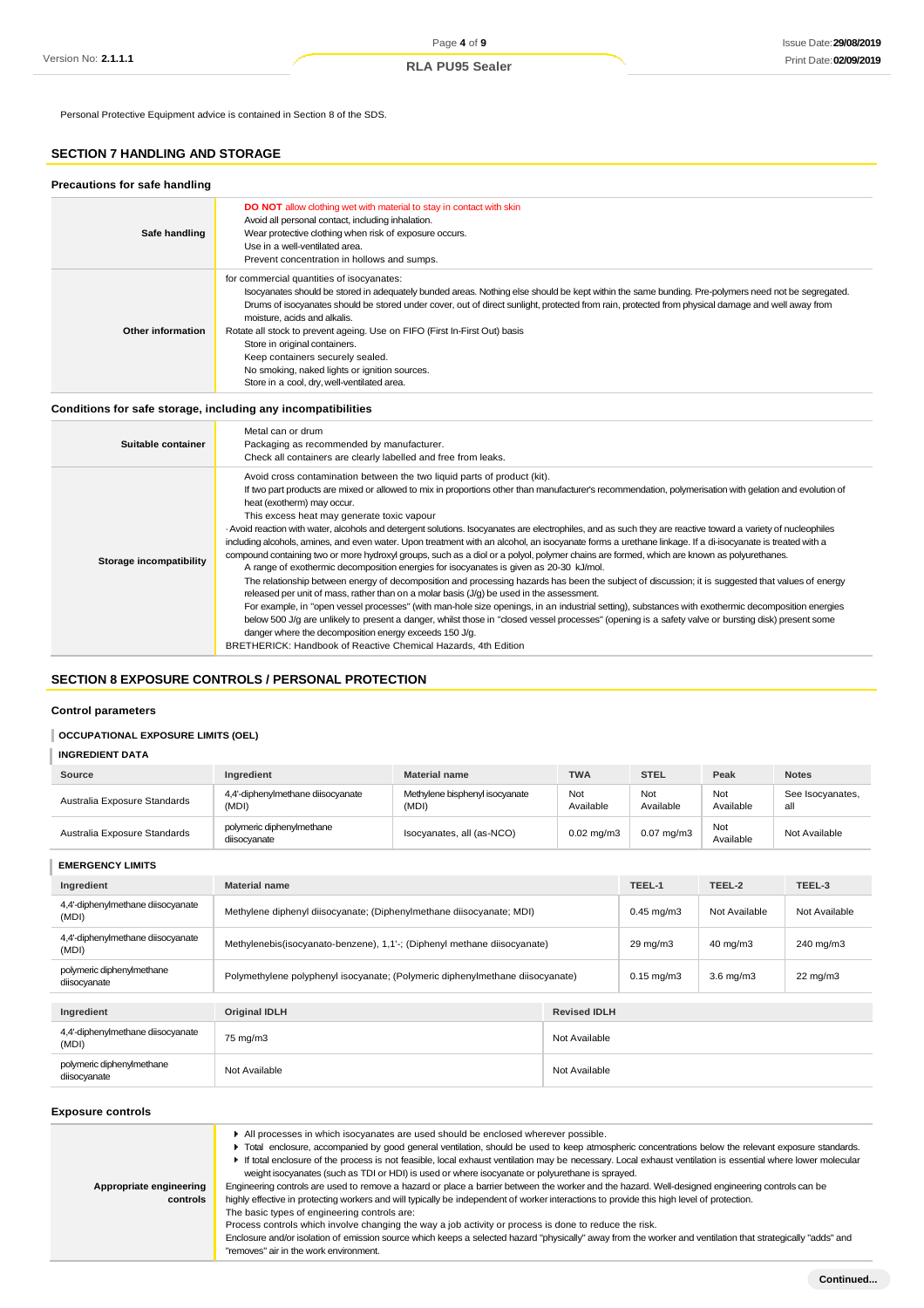Page **5** of **9**

## **RLA PU95 Sealer**

| <b>Personal protection</b>   |                                                                                                                                                                                                                                                                                                                                                                                                                                                                                                                                                                                                                                                                                                                                                                                                                                                                                                                                                                                                                                                                                                                                                                                                                                                                                                                                                                                                                                                                                                             |
|------------------------------|-------------------------------------------------------------------------------------------------------------------------------------------------------------------------------------------------------------------------------------------------------------------------------------------------------------------------------------------------------------------------------------------------------------------------------------------------------------------------------------------------------------------------------------------------------------------------------------------------------------------------------------------------------------------------------------------------------------------------------------------------------------------------------------------------------------------------------------------------------------------------------------------------------------------------------------------------------------------------------------------------------------------------------------------------------------------------------------------------------------------------------------------------------------------------------------------------------------------------------------------------------------------------------------------------------------------------------------------------------------------------------------------------------------------------------------------------------------------------------------------------------------|
| Eye and face protection      | Safety glasses with side shields.<br>Chemical goggles.<br>Contact lenses may pose a special hazard; soft contact lenses may absorb and concentrate irritants. A written policy document, describing the wearing<br>of lenses or restrictions on use, should be created for each workplace or task.                                                                                                                                                                                                                                                                                                                                                                                                                                                                                                                                                                                                                                                                                                                                                                                                                                                                                                                                                                                                                                                                                                                                                                                                          |
| <b>Skin protection</b>       | See Hand protection below                                                                                                                                                                                                                                                                                                                                                                                                                                                                                                                                                                                                                                                                                                                                                                                                                                                                                                                                                                                                                                                                                                                                                                                                                                                                                                                                                                                                                                                                                   |
| <b>Hands/feet protection</b> | NOTE:<br>The material may produce skin sensitisation in predisposed individuals. Care must be taken, when removing gloves and other protective equipment, to<br>avoid all possible skin contact.<br>Contaminated leather items, such as shoes, belts and watch-bands should be removed and destroyed.<br>The selection of suitable gloves does not only depend on the material, but also on further marks of quality which vary from manufacturer to manufacturer.<br>Where the chemical is a preparation of several substances, the resistance of the glove material can not be calculated in advance and has therefore to be<br>checked prior to the application.<br>The exact break through time for substances has to be obtained from the manufacturer of the protective gloves and has to be observed when making a final<br>choice.<br>Personal hygiene is a key element of effective hand care.<br>Do NOT wear natural rubber (latex gloves).<br>Isocyanate resistant materials include Teflon, Viton, nitrile rubber and some PVA gloves.<br>Protective gloves and overalls should be worn as specified in the appropriate national standard.<br>Contaminated garments should be removed promptly and should not be re-used until they have been decontaminated.<br>NOTE: Natural rubber, neoprene, PVC can be affected by isocyanates<br>DO NOT use skin cream unless necessary and then use only minimum amount.<br>Isocyanate vapour may be absorbed into skin cream and this increases hazard. |
| <b>Body protection</b>       | See Other protection below                                                                                                                                                                                                                                                                                                                                                                                                                                                                                                                                                                                                                                                                                                                                                                                                                                                                                                                                                                                                                                                                                                                                                                                                                                                                                                                                                                                                                                                                                  |
| Other protection             | All employees working with isocyanates must be informed of the hazards from exposure to the contaminant and the precautions necessary to prevent<br>damage to their health. They should be made aware of the need to carry out their work so that as little contamination as possible is produced, and of the<br>importance of the proper use of all safeguards against exposure to themselves and their fellow workers. Adequate training, both in the proper execution of<br>the task and in the use of all associated engineering controls, as well as of any personal protective equipment, is essential.<br>Employees exposed to contamination hazards should be educated in the need for, and proper use of, facilities, clothing and equipment and thereby maintain<br>a high standard of personal cleanliness.<br>Overalls.<br>P.V.C. apron.<br>Barrier cream.                                                                                                                                                                                                                                                                                                                                                                                                                                                                                                                                                                                                                                      |

#### **Recommended material(s)**

#### **GLOVE SELECTION INDEX**

Glove selection is based on a modified presentation of the:

*"***Forsberg Clothing Performance Index".**

The effect(s) of the following substance(s) are taken into account in the *computergenerated* selection:

RLA PU95Sealer

| <b>Material</b> | Ы |
|-----------------|---|
| PE/EVAL/PE      |   |

\* PI - Performance Index A: Best

#### Selection

B: Satisfactory; may degrade after 4 hours continuous immersion

C: Poor to Dangerous Choice for other than short term immersion

**NOTE**: As a series of factors will influence the actual performance of the glove, a final selection must be based on detailed observation. -

\* Where the glove is to be used on a short term, casual or infrequent basis, factors such as "feel" or convenience (e.g. disposability), may dictate a choice of gloves which might otherwise be unsuitable following long-term or frequent use. A qualified practitioner should be consulted. **Respiratory protection**

Full face respirator with supplied air.

- Cartridge respirators should never be used for emergency ingress or in areas of unknown vapour concentrations or oxygen content.
- $\blacktriangleright$  The wearer must be warned to leave the contaminated area immediately on detecting any odours through the respirator. The odour may indicate that the mask is not functioning properly, that the vapour concentration is too high, or that the mask is not properly fitted. Because of these limitations, only restricted use of cartridge respirators is considered appropriate.
- Cartridge performance is affected by humidity. Cartridges should be changed after 2 hr of continuous use unless it is determined that the humidity is less than 75%, in which case, cartridges can be used for 4 hr. Used cartridges should be discarded daily, regardless of the length of time used
- For spraying or operations which might generate aerosols:
- Full face respirator with supplied air.
- In certain circumstances, personal protection of the individual employee is necessary. Personal protective devices should be regarded as being supplementary to substitution and engineering control and should not be used in preference to them as they do nothing to eliminate the hazard.
- However, in some situations, minimising exposure to isocyanates by enclosure and ventilation is not possible, and occupational exposure standards may be exceeded, particularly during onsite mixing of paints, spray-painting, foaming and maintenance of machine and ventilation systems. In these situations, air-line respirators or self-contained breathing apparatus complying with the appropriate nationals standard must be used.
- **Organic vapour respirators with particulate pre- filters and powered, air-purifying respirators** are NOT suitable.
- Personal protective equipment must be appropriately selected, individually fitted and workers trained in their correct use and maintenance. Personal protective equipment must be regularly checked and maintained to ensure that the worker is beingprotected.
- Air- line respirators or self-contained breathing apparatus complying with the appropriate national standard should be used during the clean-up of spills and the repair or clean-up of contaminated equipment and similar situations which cause emergency exposures to hazardous atmospheric concentrations of isocyanate.

## **SECTION 9 PHYSICAL AND CHEMICAL PROPERTIES**

#### **Information on basic physical and chemical properties**

| Appearance            | Brown liquid. |                                            |               |
|-----------------------|---------------|--------------------------------------------|---------------|
|                       |               |                                            |               |
| <b>Physical state</b> | Liquid        | Relative density (Water = 1)               | Not Available |
| Odour                 | Not Available | Partition coefficient n-octanol /<br>water | Not Available |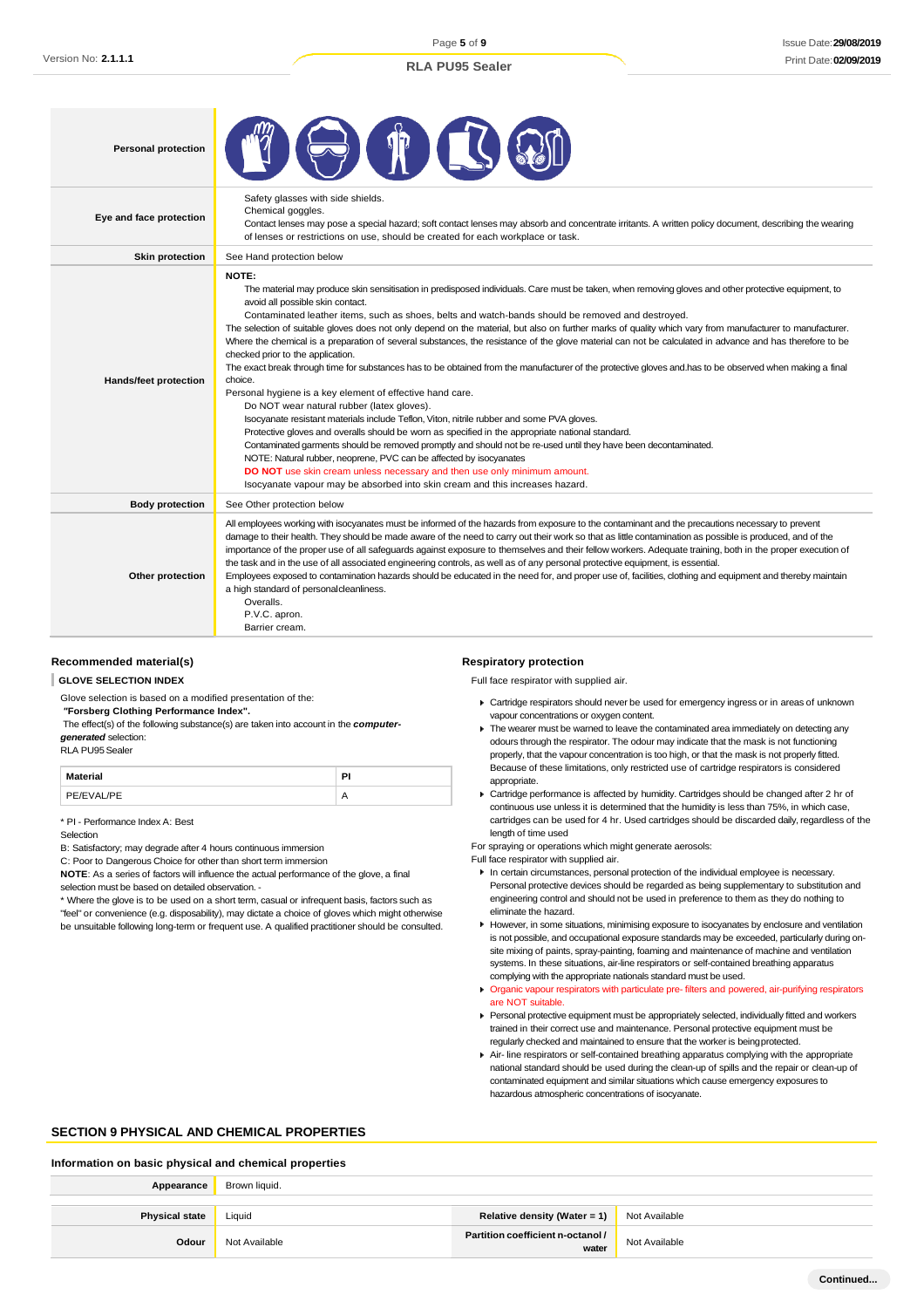## **RLA PU95 Sealer**

| <b>Odour threshold</b>                                   | Not Available | Auto-ignition temperature (°C)         | Not Available  |
|----------------------------------------------------------|---------------|----------------------------------------|----------------|
| pH (as supplied)                                         | Not Available | <b>Decomposition temperature</b>       | Not Available  |
| Melting point / freezing point<br>$(^{\circ}C)$          | Not Available | Viscosity (cSt)                        | Not Available  |
| Initial boiling point and boiling<br>range $(^{\circ}C)$ | Not Available | Molecular weight (g/mol)               | Not Applicable |
| Flash point (°C)                                         | Not Available | <b>Taste</b>                           | Not Available  |
| <b>Evaporation rate</b>                                  | Not Available | <b>Explosive properties</b>            | Not Available  |
| Flammability                                             | Not Available | <b>Oxidising properties</b>            | Not Available  |
| Upper Explosive Limit (%)                                | Not Available | Surface Tension (dyn/cm or<br>$mN/m$ ) | Not Available  |
| Lower Explosive Limit (%)                                | Not Available | <b>Volatile Component (%vol)</b>       | Not Available  |
| Vapour pressure (kPa)                                    | Not Available | Gas group                              | Not Available  |
| Solubility in water                                      | Reacts        | pH as a solution (1%)                  | Not Available  |
| Vapour density (Air = 1)                                 | Not Available | VOC g/L                                | Not Available  |

## **SECTION 10 STABILITY AND REACTIVITY**

| Reactivity                                 | See section 7                                                                                                                                                          |
|--------------------------------------------|------------------------------------------------------------------------------------------------------------------------------------------------------------------------|
| <b>Chemical stability</b>                  | Unstable in the presence of incompatible materials.<br>Product is considered stable.<br>Hazardous polymerisation will not occur.<br>Presence of elevated temperatures. |
| Possibility of hazardous<br>reactions      | See section 7                                                                                                                                                          |
| <b>Conditions to avoid</b>                 | See section 7                                                                                                                                                          |
| Incompatible materials                     | See section 7                                                                                                                                                          |
| <b>Hazardous decomposition</b><br>products | See section 5                                                                                                                                                          |

## **SECTION 11 TOXICOLOGICAL INFORMATION**

## **Information on toxicological effects**

| <b>Inhaled</b>                             | The material can cause respiratory irritation in some persons. The body's response to such irritation can cause further lung damage.<br>Inhalation of vapours may cause drowsiness and dizziness. This may be accompanied by sleepiness, reduced alertness, loss of reflexes, lack of<br>co-ordination, and vertigo.<br>The vapour/mist may be highly irritating to the upper respiratory tract and lungs; the response may be severe enough to produce bronchitis and pulmonary<br>oedema. Possible neurological symptoms arising from isocyanate exposure include headache, insomnia, euphoria, ataxia, anxiety neurosis, depression and<br>paranoia. Gastrointestinal disturbances are characterised by nausea and vomiting. Pulmonary sensitisation may produce asthmatic reactions ranging from<br>minor breathing difficulties to severe allergic attacks; this may occur following a single acute exposure or may develop without warning for several hours<br>after exposure.<br>Inhalation of aerosols (mists, fumes), generated by the material during the course of normal handling, may be harmful.                                                                                                                                                                                                                                                                                                                                                                                |                                                                                                             |  |  |
|--------------------------------------------|------------------------------------------------------------------------------------------------------------------------------------------------------------------------------------------------------------------------------------------------------------------------------------------------------------------------------------------------------------------------------------------------------------------------------------------------------------------------------------------------------------------------------------------------------------------------------------------------------------------------------------------------------------------------------------------------------------------------------------------------------------------------------------------------------------------------------------------------------------------------------------------------------------------------------------------------------------------------------------------------------------------------------------------------------------------------------------------------------------------------------------------------------------------------------------------------------------------------------------------------------------------------------------------------------------------------------------------------------------------------------------------------------------------------------------------------------------------------------------------------|-------------------------------------------------------------------------------------------------------------|--|--|
| Ingestion                                  | Accidental ingestion of the material may be damaging to the health of the individual.                                                                                                                                                                                                                                                                                                                                                                                                                                                                                                                                                                                                                                                                                                                                                                                                                                                                                                                                                                                                                                                                                                                                                                                                                                                                                                                                                                                                          |                                                                                                             |  |  |
| <b>Skin Contact</b>                        | This material can cause inflammation of the skin on contact in some persons.<br>The material may accentuate any pre-existing dermatitis condition<br>Open cuts, abraded or irritated skin should not be exposed to this material<br>Entry into the blood-stream, through, for example, cuts, abrasions or lesions, may produce systemic injury with harmful effects. Examine the skin prior to the<br>use of the material and ensure that any external damage is suitably protected.                                                                                                                                                                                                                                                                                                                                                                                                                                                                                                                                                                                                                                                                                                                                                                                                                                                                                                                                                                                                           |                                                                                                             |  |  |
| Eye                                        | This material may produce eye irritation in some persons and produce eye damage 24 hours or more after instillation. Moderate inflammation may be<br>expected with redness; conjunctivitis may occur with prolonged exposure.                                                                                                                                                                                                                                                                                                                                                                                                                                                                                                                                                                                                                                                                                                                                                                                                                                                                                                                                                                                                                                                                                                                                                                                                                                                                  |                                                                                                             |  |  |
| <b>Chronic</b>                             | There has been concern that this material can cause cancer or mutations, but there is not enough data to make an assessment.<br>Long-term exposure to respiratory irritants may result in airways disease, involving difficulty breathing and related whole-body problems.<br>Inhaling this product is more likely to cause a sensitisation reaction in some persons compared to the general population.<br>Skin contact with the material is more likely to cause a sensitisation reaction in some persons compared to the general population.<br>This material can cause serious damage if one is exposed to it for long periods. It can be assumed that it contains a substance which can produce severe<br>defects.<br>Substance accumulation, in the human body, may occur and may cause some concern following repeated or long-term occupational exposure.<br>Persons with a history of asthma or other respiratory problems or are known to be sensitised, should not be engaged in any work involving the handling of<br>isocyanates. [CCTRADE-Bayer, APMF]<br>Harmful: danger of serious damage to health by prolonged exposure through inhalation.<br>Isocyanate vapours are irritating to the airways and can cause their inflammation, with wheezing, gasping, severe distress, even loss of consciousness and<br>fluid in the lungs. Nervous system symptoms that may occur include headache, sleep disturbance, euphoria, inco-ordination, anxiety, depression and<br>paranoia. |                                                                                                             |  |  |
| <b>RLA PU95 Sealer</b>                     | Not Available                                                                                                                                                                                                                                                                                                                                                                                                                                                                                                                                                                                                                                                                                                                                                                                                                                                                                                                                                                                                                                                                                                                                                                                                                                                                                                                                                                                                                                                                                  | Not Available                                                                                               |  |  |
| 4,4'-diphenylmethane<br>diisocyanate (MDI) | <b>TOXICITY</b><br>Dermal (rabbit) LD50: >6200 mg/kg <sup>[2]</sup><br>Oral (rat) LD50: >2000 mg/kg <sup>[1]</sup>                                                                                                                                                                                                                                                                                                                                                                                                                                                                                                                                                                                                                                                                                                                                                                                                                                                                                                                                                                                                                                                                                                                                                                                                                                                                                                                                                                             | <b>IRRITATION</b><br>Dermal Sensitiser *<br>Eye: no adverse effect observed (not irritating) <sup>[1]</sup> |  |  |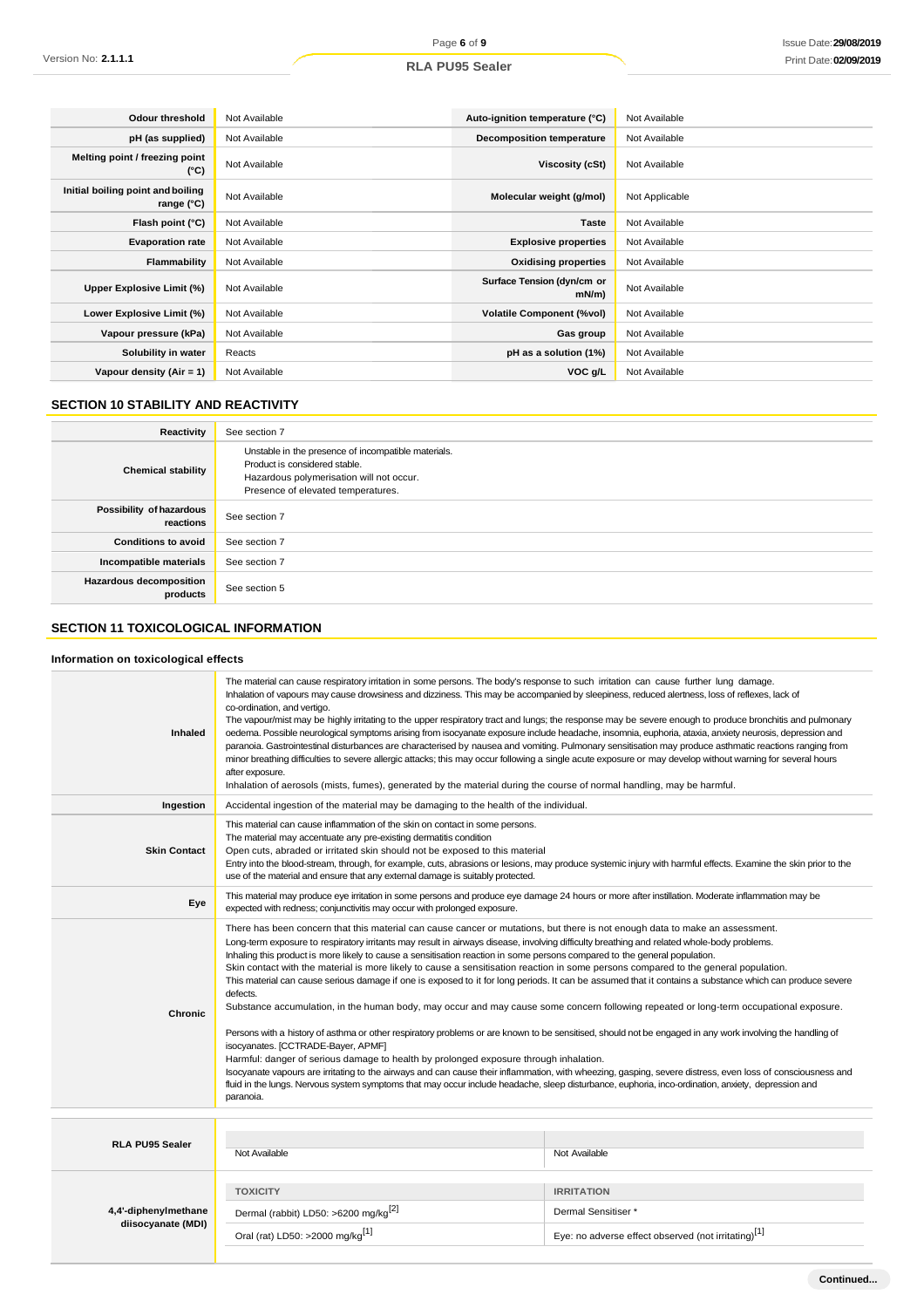|                                                                                                                              |                                                                                                                                                                                                                                                                                                                                                                                                                                                                                                                                                                                                                                                                                                                                                                                                                                                                                                                                                                                                                                                                                                                                                                                                                                                                                                                                                                                                                                                                                                                                                                                                                                                                                                                                                                                                                                                                                                                                                                                                                                                                                                                                                                                                                                                                                                                                                                                                                                                                                                                                                                                                                                                                                                                                                                                                                                                                                                                                                                                                                                                                                                                                                                                          | Skin (rabbit): 500 mg /24 hours |                                               |
|------------------------------------------------------------------------------------------------------------------------------|------------------------------------------------------------------------------------------------------------------------------------------------------------------------------------------------------------------------------------------------------------------------------------------------------------------------------------------------------------------------------------------------------------------------------------------------------------------------------------------------------------------------------------------------------------------------------------------------------------------------------------------------------------------------------------------------------------------------------------------------------------------------------------------------------------------------------------------------------------------------------------------------------------------------------------------------------------------------------------------------------------------------------------------------------------------------------------------------------------------------------------------------------------------------------------------------------------------------------------------------------------------------------------------------------------------------------------------------------------------------------------------------------------------------------------------------------------------------------------------------------------------------------------------------------------------------------------------------------------------------------------------------------------------------------------------------------------------------------------------------------------------------------------------------------------------------------------------------------------------------------------------------------------------------------------------------------------------------------------------------------------------------------------------------------------------------------------------------------------------------------------------------------------------------------------------------------------------------------------------------------------------------------------------------------------------------------------------------------------------------------------------------------------------------------------------------------------------------------------------------------------------------------------------------------------------------------------------------------------------------------------------------------------------------------------------------------------------------------------------------------------------------------------------------------------------------------------------------------------------------------------------------------------------------------------------------------------------------------------------------------------------------------------------------------------------------------------------------------------------------------------------------------------------------------------------|---------------------------------|-----------------------------------------------|
|                                                                                                                              |                                                                                                                                                                                                                                                                                                                                                                                                                                                                                                                                                                                                                                                                                                                                                                                                                                                                                                                                                                                                                                                                                                                                                                                                                                                                                                                                                                                                                                                                                                                                                                                                                                                                                                                                                                                                                                                                                                                                                                                                                                                                                                                                                                                                                                                                                                                                                                                                                                                                                                                                                                                                                                                                                                                                                                                                                                                                                                                                                                                                                                                                                                                                                                                          |                                 | Skin: adverse effect observed (irritating)[1] |
|                                                                                                                              | <b>TOXICITY</b>                                                                                                                                                                                                                                                                                                                                                                                                                                                                                                                                                                                                                                                                                                                                                                                                                                                                                                                                                                                                                                                                                                                                                                                                                                                                                                                                                                                                                                                                                                                                                                                                                                                                                                                                                                                                                                                                                                                                                                                                                                                                                                                                                                                                                                                                                                                                                                                                                                                                                                                                                                                                                                                                                                                                                                                                                                                                                                                                                                                                                                                                                                                                                                          | <b>IRRITATION</b>               |                                               |
| polymeric diphenylmethane                                                                                                    | Dermal (rabbit) LD50: >9400 mg/kg <sup>[2]</sup>                                                                                                                                                                                                                                                                                                                                                                                                                                                                                                                                                                                                                                                                                                                                                                                                                                                                                                                                                                                                                                                                                                                                                                                                                                                                                                                                                                                                                                                                                                                                                                                                                                                                                                                                                                                                                                                                                                                                                                                                                                                                                                                                                                                                                                                                                                                                                                                                                                                                                                                                                                                                                                                                                                                                                                                                                                                                                                                                                                                                                                                                                                                                         | Eye (rabbit): 100 mg - mild     |                                               |
| diisocyanate                                                                                                                 | Inhalation (rat) LC50: 0.49 mg/l/4h <sup>[2]</sup>                                                                                                                                                                                                                                                                                                                                                                                                                                                                                                                                                                                                                                                                                                                                                                                                                                                                                                                                                                                                                                                                                                                                                                                                                                                                                                                                                                                                                                                                                                                                                                                                                                                                                                                                                                                                                                                                                                                                                                                                                                                                                                                                                                                                                                                                                                                                                                                                                                                                                                                                                                                                                                                                                                                                                                                                                                                                                                                                                                                                                                                                                                                                       |                                 |                                               |
|                                                                                                                              | Oral (rat) LD50: >2000 mg/kg <sup>[1]</sup>                                                                                                                                                                                                                                                                                                                                                                                                                                                                                                                                                                                                                                                                                                                                                                                                                                                                                                                                                                                                                                                                                                                                                                                                                                                                                                                                                                                                                                                                                                                                                                                                                                                                                                                                                                                                                                                                                                                                                                                                                                                                                                                                                                                                                                                                                                                                                                                                                                                                                                                                                                                                                                                                                                                                                                                                                                                                                                                                                                                                                                                                                                                                              |                                 |                                               |
| Legend:                                                                                                                      | 1. Value obtained from Europe ECHA Registered Substances - Acute toxicity 2.* Value obtained from manufacturer's SDS. Unless otherwise specified<br>data extracted from RTECS - Register of Toxic Effect of chemical Substances                                                                                                                                                                                                                                                                                                                                                                                                                                                                                                                                                                                                                                                                                                                                                                                                                                                                                                                                                                                                                                                                                                                                                                                                                                                                                                                                                                                                                                                                                                                                                                                                                                                                                                                                                                                                                                                                                                                                                                                                                                                                                                                                                                                                                                                                                                                                                                                                                                                                                                                                                                                                                                                                                                                                                                                                                                                                                                                                                          |                                 |                                               |
|                                                                                                                              |                                                                                                                                                                                                                                                                                                                                                                                                                                                                                                                                                                                                                                                                                                                                                                                                                                                                                                                                                                                                                                                                                                                                                                                                                                                                                                                                                                                                                                                                                                                                                                                                                                                                                                                                                                                                                                                                                                                                                                                                                                                                                                                                                                                                                                                                                                                                                                                                                                                                                                                                                                                                                                                                                                                                                                                                                                                                                                                                                                                                                                                                                                                                                                                          |                                 |                                               |
| 4,4'-DIPHENYLMETHANE<br><b>DIISOCYANATE (MDI)</b>                                                                            | Inhalation (human) TCLo: 0.13 ppm/30 mins Eye (rabbit): 0.10 mg moderate                                                                                                                                                                                                                                                                                                                                                                                                                                                                                                                                                                                                                                                                                                                                                                                                                                                                                                                                                                                                                                                                                                                                                                                                                                                                                                                                                                                                                                                                                                                                                                                                                                                                                                                                                                                                                                                                                                                                                                                                                                                                                                                                                                                                                                                                                                                                                                                                                                                                                                                                                                                                                                                                                                                                                                                                                                                                                                                                                                                                                                                                                                                 |                                 |                                               |
| <b>POLYMERIC</b><br><b>DIPHENYLMETHANE</b><br><b>DIISOCYANATE</b>                                                            | product                                                                                                                                                                                                                                                                                                                                                                                                                                                                                                                                                                                                                                                                                                                                                                                                                                                                                                                                                                                                                                                                                                                                                                                                                                                                                                                                                                                                                                                                                                                                                                                                                                                                                                                                                                                                                                                                                                                                                                                                                                                                                                                                                                                                                                                                                                                                                                                                                                                                                                                                                                                                                                                                                                                                                                                                                                                                                                                                                                                                                                                                                                                                                                                  |                                 |                                               |
| 4,4'-DIPHENYLMETHANE<br><b>DIISOCYANATE (MDI) &amp;</b><br><b>POLYMERIC</b><br><b>DIPHENYLMETHANE</b><br><b>DIISOCYANATE</b> | The following information refers to contact allergens as a group and may not be specific to this product.<br>Contact allergies quickly manifest themselves as contact eczema, more rarely as urticaria or Quincke's oedema. The pathogenesis of contact eczema<br>involves a cell-mediated (T lymphocytes) immune reaction of the delayed type. Other allergic skin reactions, e.g. contact urticaria, involve antibody-mediated<br>immune reactions.<br>Asthma-like symptoms may continue for months or even years after exposure to the material ends. This may be due to a non-allergic condition known as<br>reactive airways dysfunction syndrome (RADS) which can occur after exposure to high levels of highly irritating compound. Main criteria for diagnosing<br>RADS include the absence of previous airways disease in a non-atopic individual, with sudden onset of persistent asthma-like symptoms within minutes to<br>hours of a documented exposure to the irritant. Other criteria for diagnosis of RADS include a reversible airflow pattern on lung function tests, moderate to<br>severe bronchial hyperreactivity on methacholine challenge testing, and the lack of minimal lymphocytic inflammation, without eosinophilia.<br>Allergic reactions involving the respiratory tract are usually due to interactions between IgE antibodies and allergens and occur rapidly. Allergic potential of<br>the allergen and period of exposure often determine the severity of symptoms. Some people may be genetically more prone than others, and exposure to<br>other irritants may aggravate symptoms. Allergy causing activity is due to interactions with proteins.<br>Attention should be paid to atopic diathesis, characterised by increased susceptibility to nasal inflammation, asthma and eczema.<br>Exogenous allergic alveolitis is induced essentially by allergen specific immune-complexes of the IgG type; cell-mediated reactions (T lymphocytes) may<br>be involved. Such allergy is of the delayed type with onset up to four hours following exposure.<br>Isocyanate vapours are irritating to the airways and can cause their inflammation, with wheezing, gasping, severe distress, even loss of consciousness and<br>fluid in the lungs. Nervous system symptoms that may occur include headache, sleep disturbance, euphoria, inco-ordination, anxiety, depression and<br>paranoia.<br>The material may produce moderate eye irritation leading to inflammation. Repeated or prolonged exposure to irritants may produce conjunctivitis.<br>Aromatic and aliphatic diisocyanates may cause airway toxicity and skin sensitization. Monomers and prepolymers exhibit similar respiratory effect. Of the<br>several members of diisocyanates tested on experimental animals by inhalation and oral exposure, some caused cancer while others produced a harmless<br>outcome. This group of compounds has therefore been classified as cancer-causing.<br>The substance is classified by IARC as Group 3:<br>NOT classifiable as to its carcinogenicity to humans.<br>Evidence of carcinogenicity may be inadequate or limited in animal testing. |                                 |                                               |
| <b>Acute Toxicity</b>                                                                                                        | ✔                                                                                                                                                                                                                                                                                                                                                                                                                                                                                                                                                                                                                                                                                                                                                                                                                                                                                                                                                                                                                                                                                                                                                                                                                                                                                                                                                                                                                                                                                                                                                                                                                                                                                                                                                                                                                                                                                                                                                                                                                                                                                                                                                                                                                                                                                                                                                                                                                                                                                                                                                                                                                                                                                                                                                                                                                                                                                                                                                                                                                                                                                                                                                                                        | Carcinogenicity                 | v                                             |
| <b>Skin Irritation/Corrosion</b>                                                                                             | v                                                                                                                                                                                                                                                                                                                                                                                                                                                                                                                                                                                                                                                                                                                                                                                                                                                                                                                                                                                                                                                                                                                                                                                                                                                                                                                                                                                                                                                                                                                                                                                                                                                                                                                                                                                                                                                                                                                                                                                                                                                                                                                                                                                                                                                                                                                                                                                                                                                                                                                                                                                                                                                                                                                                                                                                                                                                                                                                                                                                                                                                                                                                                                                        | Reproductivity                  | ×                                             |

**Serious Eye Damage/Irritation STOT - Single Exposure** × **Respiratory or Skin stationary STOT - Repeated Exposure** Ÿ **Mutagenicity Aspiration Hazard**  $\boldsymbol{\mathsf{x}}$ *Legend: – Data either not available or does not fill the criteria for classification*

## **SECTION 12 ECOLOGICAL INFORMATION**

#### **Toxicity RLA PU95 Sealer ENDPOINT** Not Available **TEST DURATION (HR)** Not Available **SPECIES** Not Available **VALUE** Not Available **SOURCE** Not Available **4,4'-diphenylmethane diisocyanate (MDI) polymeric diphenylmethane diisocyanate ENDPOINT TEST DURATION (HR) SPECIES VALUE SOURCE** LC50 96 Fish >0.500mg/L 6 EC50 72 Algae or other aquatic plants >1-640mg/L 2 NOEC 2688 2688 Algae or other aquatic plants  $\begin{array}{|c|c|c|c|c|c|}\n\hline\n\end{array}$  >=10-mg/L 2 **ENDPOINT TEST DURATION (HR) SPECIES VALUE SOURCE** LC50 96 Fish >1-mg/L 2 EC50 72 Algae or other aquatic plants >1-640mg/L 2

*Legend: Extracted from 1. IUCLID Toxicity Data 2. Europe ECHA Registered Substances - Ecotoxicological Information - Aquatic Toxicity 3. EPIWIN Suite V3.12 (QSAR) - Aquatic Toxicity Data (Estimated) 4. US EPA, Ecotox database - Aquatic Toxicity Data 5. ECETOC Aquatic Hazard Assessment Data 6. NITE (Japan) - Bioconcentration Data 7. METI (Japan) - Bioconcentration Data 8. Vendor Data*

*– Data available to make classification*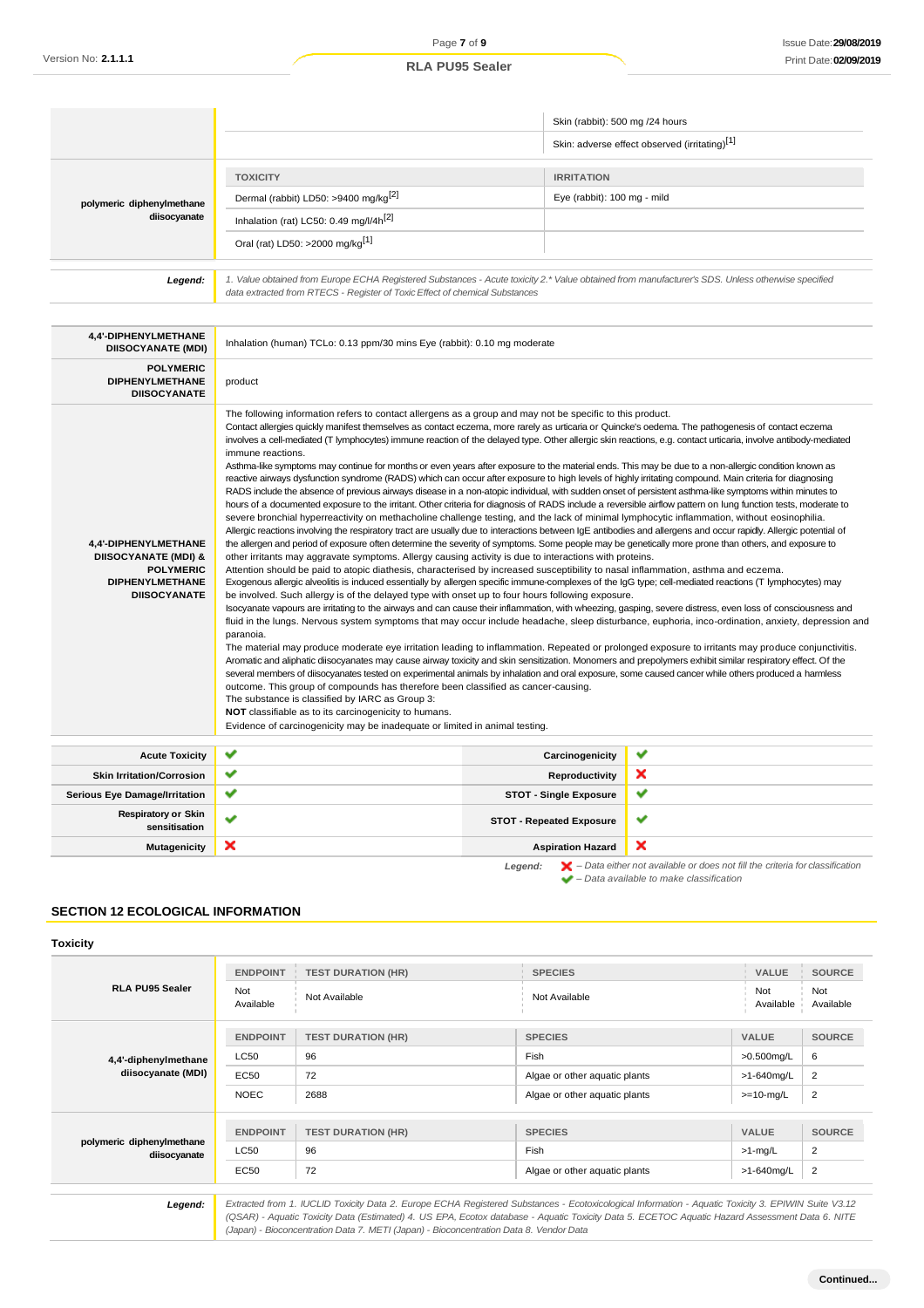# **DO NOT** discharge into sewer or waterways.

#### **Persistence and degradability**

| Ingredient                                 | Persistence: Water/Soil    | Persistence: Air              |
|--------------------------------------------|----------------------------|-------------------------------|
| 4,4'-diphenylmethane diisocyanate<br>(MDI) | LOW (Half-life $= 1$ days) | LOW (Half-life $= 0.24$ days) |
|                                            |                            |                               |

#### **Bioaccumulative potential**

| Ingredient                                 | <b>Bioaccumulation</b> |
|--------------------------------------------|------------------------|
| 4,4'-diphenylmethane diisocyanate<br>(MDI) | LOW (BCF = $15$ )      |
| Mobility in soil                           |                        |
| Ingredient                                 | <b>Mobility</b>        |
| 4,4'-diphenylmethane diisocyanate<br>(MDI) | $LOW (KOC = 376200)$   |

## **SECTION 13 DISPOSAL CONSIDERATIONS**

#### **Waste treatment methods Product / Packaging disposal** Containers may still present a chemical hazard/ danger when empty. ▶ Return to supplier for reuse/ recycling if possible. Otherwise: If container can not be cleaned sufficiently well to ensure that residuals do not remain or if the container cannot be used to store the same product, then puncture containers, to prevent re-use, and bury at an authorised landfill. Where possible retain label warnings and SDS and observe all notices pertaining to the product. Legislation addressing waste disposal requirements may differ by country, state and/ or territory. Each user must refer to laws operating in their area. In some areas, certain wastes must be tracked. A Hierarchy of Controls seems to be common - the user should investigate: **Reduction Reuse Recycling** Disposal (if all else fails) This material may be recycled if unused, or if it has not been contaminated so as to make it unsuitable for its intended use. **DO NOT** allow wash water from cleaning or process equipment to enter drains. It may be necessary to collect all wash water for treatment before disposal. In all cases disposal to sewer may be subject to local laws and regulations and these should be considered first. Where in doubt contact the responsible authority. **DO NOT** recycle spilled material. Consult State Land Waste Management Authority for disposal. Neutralise spill material carefully and decontaminate empty containers and spill residues with 10% ammonia solution plus detergent or a proprietary decontaminant prior to disposal. **DO NOT** seal or stopper drums being decontaminated as CO2 gas is generated and may pressurise containers.

## **SECTION 14 TRANSPORT INFORMATION**

## **Labels Required Marine Pollutant** NO **HAZCHEM** Not Applicable

**Land transport (ADG): NOT REGULATED FOR TRANSPORT OF DANGEROUS GOODS**

**Air transport (ICAO-IATA / DGR): NOT REGULATED FOR TRANSPORT OF DANGEROUS GOODS**

**Sea transport (IMDG-Code / GGVSee): NOT REGULATED FOR TRANSPORT OF DANGEROUS GOODS**

**Transport in bulk according to Annex II of MARPOL and the IBC code**

Not Applicable

## **SECTION 15 REGULATORY INFORMATION**

**Safety, health and environmental regulations / legislation specific for the substance or mixture**

**4,4'-DIPHENYLMETHANE DIISOCYANATE (MDI) IS FOUND ON THE FOLLOWING REGULATORY LISTS**

| Australia Exposure Standards                                                                              | Australia Work Health and Safety Regulations 2016 - Hazardous chemicals (other than lead)        |
|-----------------------------------------------------------------------------------------------------------|--------------------------------------------------------------------------------------------------|
| Australia Hazardous Chemical Information System (HCIS) - Hazardous Chemicals                              | requiring health monitoring                                                                      |
| Australia Inventory of Chemical Substances (AICS)                                                         | GESAMP/EHS Composite List - GESAMP Hazard Profiles                                               |
| Australia Standard for the Uniform Scheduling of Medicines and Poisons (SUSMP) - Appendix                 | IMO IBC Code Chapter 17: Summary of minimum requirements                                         |
| $E$ (Part 2)                                                                                              | IMO MARPOL (Annex II) - List of Noxious Liquid Substances Carried in Bulk                        |
| Australia Standard for the Uniform Scheduling of Medicines and Poisons (SUSMP) - Appendix<br>$F$ (Part 3) | International Agency for Research on Cancer (IARC) - Agents Classified by the IARC<br>Monographs |
| Australia Standard for the Uniform Scheduling of Medicines and Poisons (SUSMP) - Index                    | International Air Transport Association (IATA) Dangerous Goods Regulations                       |
| Australia Standard for the Uniform Scheduling of Medicines and Poisons (SUSMP) - Schedule                 | International FOSFA List of Banned Immediate Previous Cargoes                                    |
|                                                                                                           |                                                                                                  |